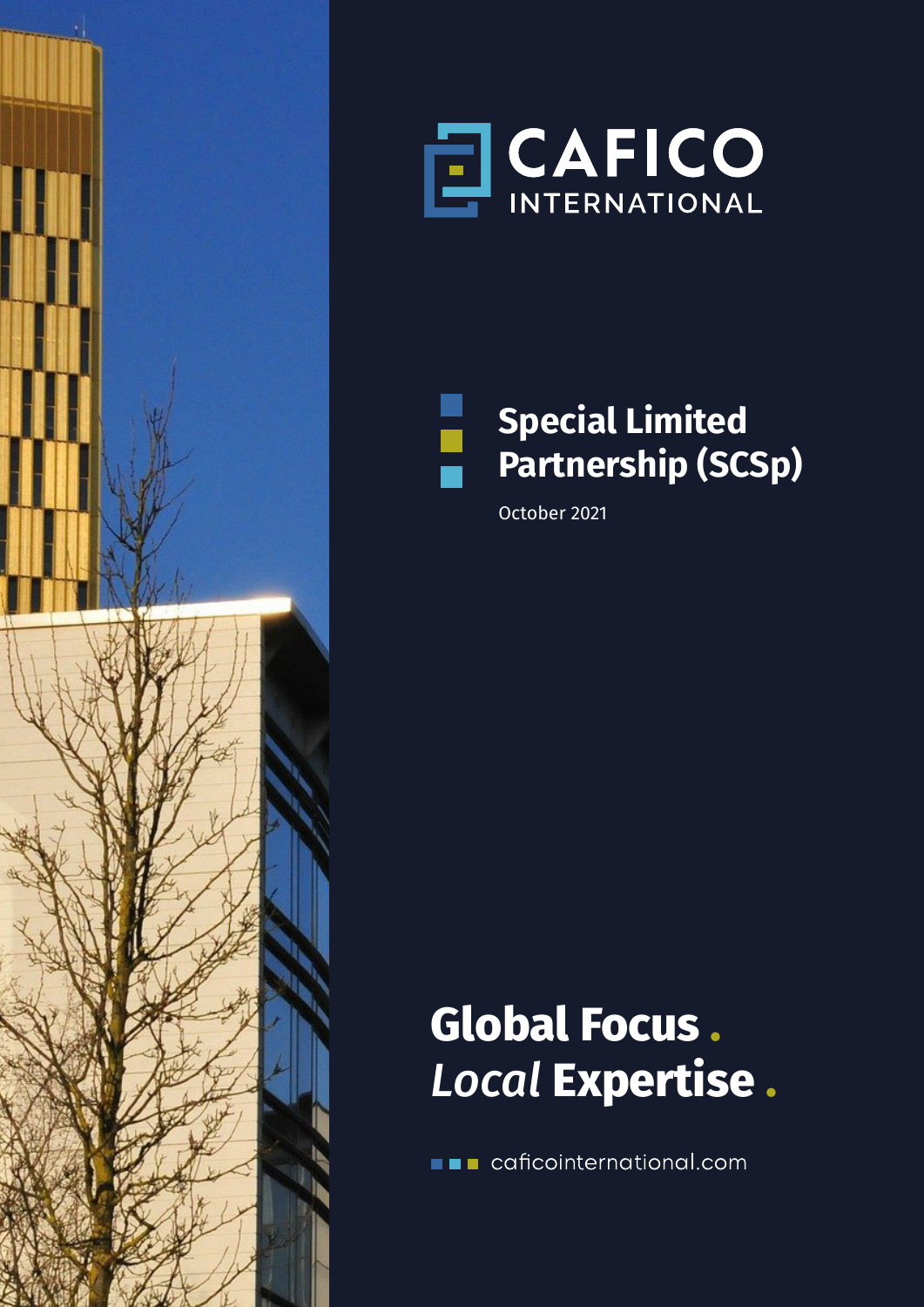## **Special Limited Partnership**

**The introduction of the Luxembourg special limited partnership or Société en Commandite Spéciale (SCSp) in 2013 filled a notable gap in the alternative investments market and expanded the solutions available for structuring funds and real estate transactions in Luxembourg.**

The SCSp is a limited partnership which is predominantly used as a fund vehicle, originated in Luxembourg in 2013 as a byproduct of the transposition of the Alternative Investment Fund Manager Directive (AIFMD) into Luxembourg Law. The Law of 12 July 2013 (the AIFM Law) created a product for Fund Managers in Luxembourg that was flexible and mirrored the form of an English Limited Partnership, which was recognised in Europe as the industry standard. A Luxembourg SCSp has no legal personality and therefore requires a General Partner (GP) to be appointed to ensure governance and compliance with the Limited Partnership Agreement (LPA).



Due to the flexible nature of the SCSp, it permits investments from individual investors, institutional investors and other limited partnerships and fund vehicles. Fund structures can take many forms, as demonstrated above. The flexibility of structuring a fund in Luxembourg using SCSps mean that the SCSp can be used as a master fund, a feeder fund, a parallel fund, a carry vehicle and a special purpose vehicle. The SCSp also give flexibility to fund investors that have specific requirements.

#### $\blacksquare$  caficointernational.com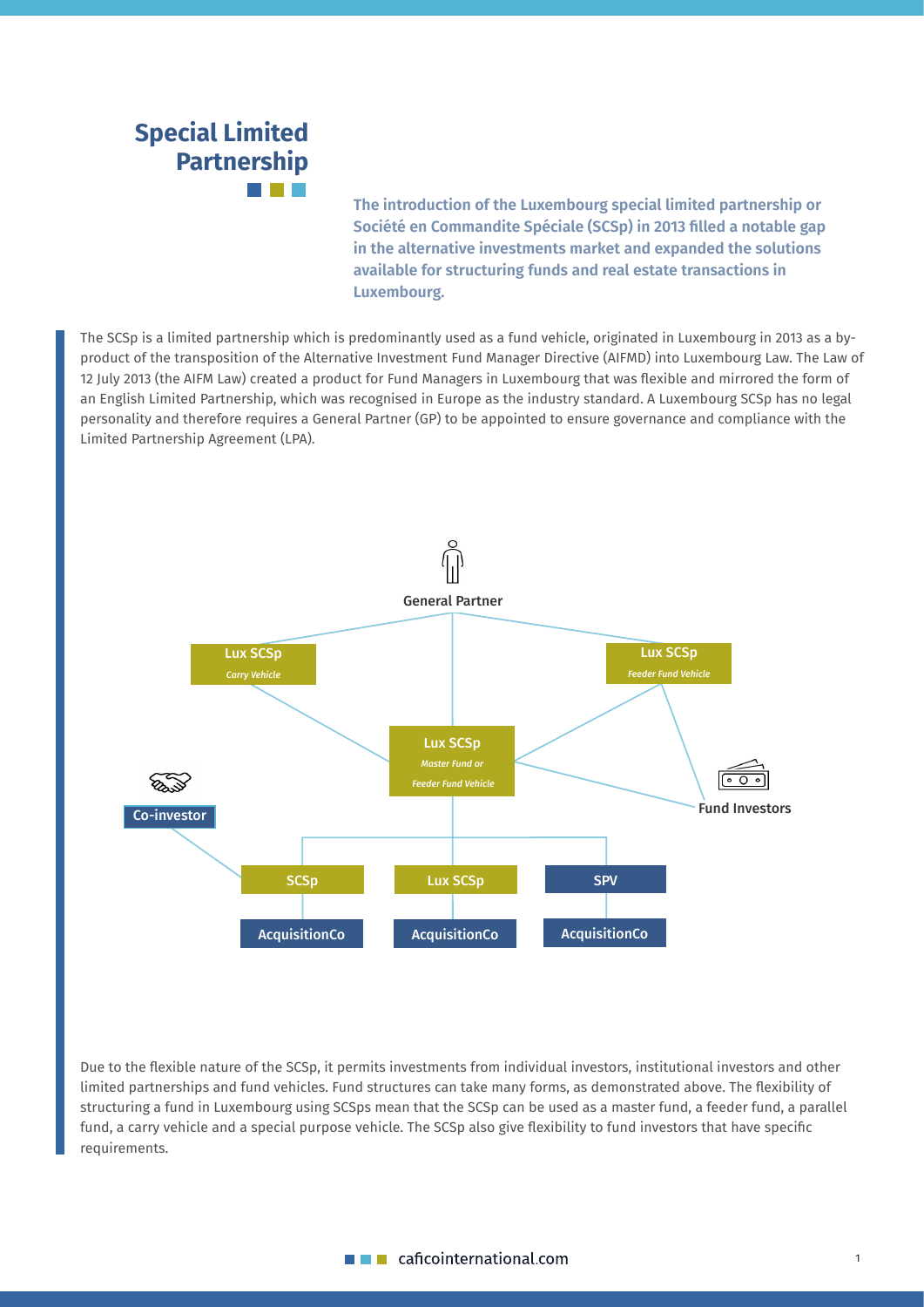#### **Establishment**

**Titul Part** 

**An SCSp is established through a LPA between one or more GPs and one or more Limited Partners (LP). It may be set up with as few as two partners, so long as there is one general partner and one limited partner that are different legal persons.** 

The LPA may be concluded in the form of a notarial deed or a private agreement executed by signature extracts of which are submitted to the Luxembourg trade and companies register, Registre de Commerce et des Sociétés (RCS), within one month of the establishment of the Partnership.

It is possible to use an SCSp structure to establish an unregulated Partnership, provided the Partnership is not in-scope of any legislation deeming it to be a regulated entity, for example, the AIFM Law which provides for the regulation of AIFMs that manage, in aggregate, closed-ended AIFs in excess of EUR 500m. There is no minimum share capital required for an SCSp and it can take any available name. This can be checked on the RCS prior to establishment of the vehicle.

|                        | <b>Special Limited Partnership</b><br>(SCS <sub>p</sub> )                                                         | <b>Common Limited Partnership</b><br>(SCS) | <b>Partnership Limited by</b><br><b>Shares (SCA)</b>                                             |
|------------------------|-------------------------------------------------------------------------------------------------------------------|--------------------------------------------|--------------------------------------------------------------------------------------------------|
| Establishment          | Partnership Agreement                                                                                             |                                            |                                                                                                  |
| Notarial Deed Required | Optional                                                                                                          |                                            | Yes                                                                                              |
| Legal Personality      | No                                                                                                                |                                            | Yes                                                                                              |
| Domiciliation          | Yes                                                                                                               |                                            |                                                                                                  |
| Minimum Capital        | No                                                                                                                |                                            | €30,000 (25% paid in)                                                                            |
| Shareholding           | One or more GPs and one or more LPs.<br>No upper limit.                                                           |                                            |                                                                                                  |
| Liability              | GPs are indefinitely jointly and severally liable.<br>LPs are liable up to the amount committed.                  |                                            |                                                                                                  |
| Publication            | Only limited excerpts of the LPA are subject to publication.<br>No mandatory disclosures of the limited partners. |                                            | Articles of Association are<br>published.<br>No mandatory disclosures of<br>limited shareholders |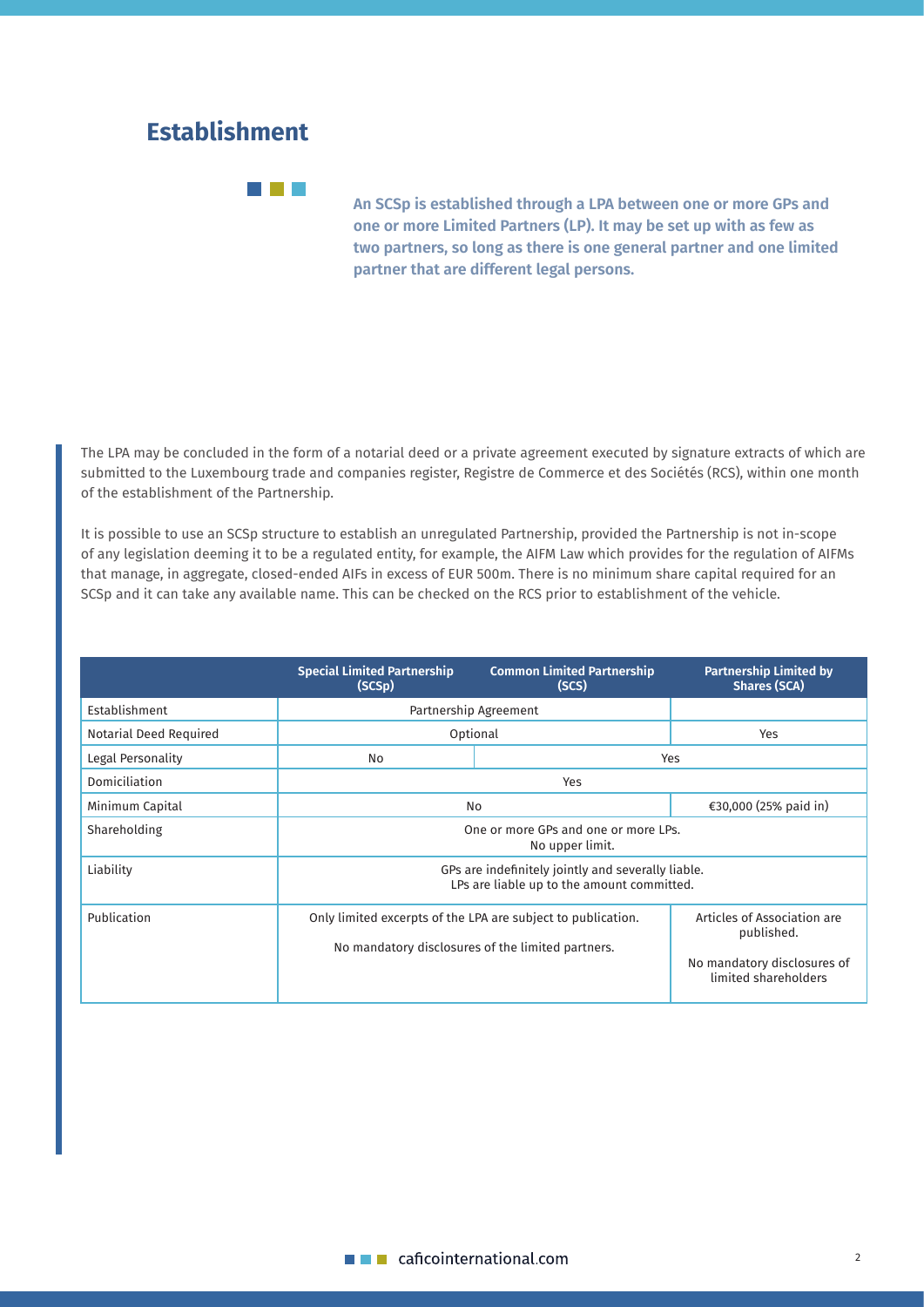#### **Tax Treatment**

and the state

**One key advantage of SCSp structures, is that these vehicles benefit from full tax transparency in terms of both corporate income tax (CIT) and net wealth tax (NWT).** 

Non-resident investors are not subject to CIT or NWT in Luxembourg, making it a very attractive vehicle for foreign investment. Any distributions paid via the Partnership are also not subject to a withholding tax.

Due to its tax transparent status, SCSs and SCSps cannot utilise Luxembourg's extensive double taxation treaty network in the same way as an SCA.

An unregulated SCSp may in certain cases be subject to municipal business tax wherein it is deemed to be a business enterprise. Such instances include whereby a GP holds more than a 5% interest in the SCSp and if the SCSp carries on any commercial activity other than investing.

An SCSp may qualify as a VAT taxable person, however, if the SCSp also qualifies as an AIF, any management services provided by the general partner may be VAT exempt. If the Partnership receives services from another jurisdiction it will be required to register for VAT and provide a simplified, annual return.

|                                  | <b>Special Limited Partnership</b><br>(SCSp) | <b>Common Limited Partnership</b><br>(SCS) | <b>Partnership Limited by</b><br><b>Shares (SCA)</b> |
|----------------------------------|----------------------------------------------|--------------------------------------------|------------------------------------------------------|
| Tax Transparency                 |                                              |                                            | ×                                                    |
| Benefit from Double Tax Treaties |                                              | ∝                                          |                                                      |
| Corporate Income Tax             |                                              | ×                                          |                                                      |
| Net Worth Tax                    |                                              | ×                                          |                                                      |
| Municipal Business Tax           | x.                                           | ☎.                                         |                                                      |

*\* provided that the general partner holds less than 5% of the partnership interests*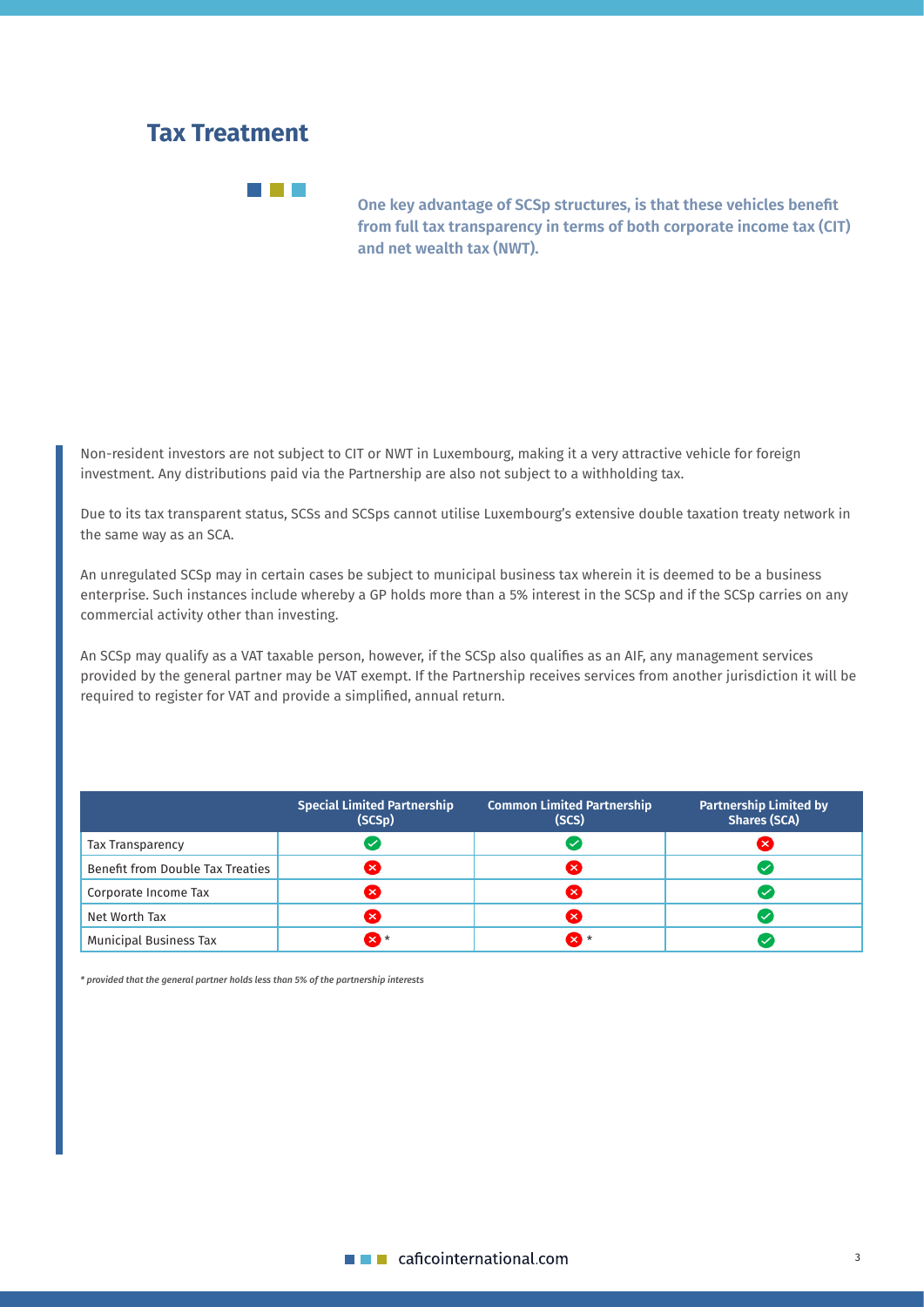## **Management and Administration**

**An SCSp cannot be established on its own, due to its lack of legal personality. In this instance, it is essential for a GP to be incorporated prior to the establishment of an SCSp. Thereafter, the GP can establish the SCSp under private seal.** 

The GP of an SCSp is responsible for the performance of its mandate as an agent of the limited partnership and for any misconduct in the management of the partnership's affairs. An SCSp requires both a GP and a Limited Partner to be established and so the GP will also be jointly and severally liable towards the partnership and any third parties for damages resulting from violations of Luxembourg Law on commercial companies, or the terms of the partnership agreement.

The entitlements and voting rights of partners can be freely organised under the partnership agreement. If entitlements are not covered in the agreement, each partner participates in the profits and losses in proportion to its partnership interests. In most situations, the choice of SCSp is driven by investors' considerations. Contractual flexibility in terms of framing the relationship between the promoter and the investors makes the SCSp attractive from a fund management structuring perspective.

It may also be considered as a suitable form for a feeder fund or carry vehicle set up by a fund's promoter to accommodate investment into the fund by one or more investors who have particular needs or obligations that are not shared by all of the target investors for the fund. The contractual flexibility of the SCSp regime also favours the use of an SCSp as a co-investment vehicle, a vehicle typically formed to accommodate investments by one or more investors on a deal-by-deal basis into assets such as real estate projects where the lead participant is a real estate fund.

|                             | <b>Special Limited Partnership</b><br>(SCS <sub>p</sub> )                                                                      | <b>Common Limited Partnership</b><br>(SCS) | <b>Partnership Limited by</b><br><b>Shares (SCA)</b>                                                                                        |
|-----------------------------|--------------------------------------------------------------------------------------------------------------------------------|--------------------------------------------|---------------------------------------------------------------------------------------------------------------------------------------------|
| Transfer of Shares/Units    | Freely determind in the partnership agreement                                                                                  |                                            | Freely determind in the Articles<br>of Incorporation                                                                                        |
| Management                  | By the GP or an external manager                                                                                               |                                            |                                                                                                                                             |
| <b>Collective Decisions</b> | LP agreement to provide the rules applicable to collective<br>decisions. Mandatory rules only in relation to specific matters. |                                            | Partners' resolutions are<br>generally adopted by a simple<br>majority of the votes.<br>Mandatory rules in relation to<br>specific matters. |
| Video conferencing          | May be allowed in internal rules.                                                                                              |                                            |                                                                                                                                             |
| <b>General Meeting</b>      | No requirement                                                                                                                 | One AGM required                           | One AGM required                                                                                                                            |
| Voting Rights               | Voting power determined in partnership agreement.<br>None, limited or multiple is permissible.                                 |                                            | One share, one vote principle.<br>Non-voting ordinary shares are<br>permitted. Non-voting<br>preference shares permissible.                 |
| Contributions               | In case, in kind or other form of services                                                                                     |                                            | In case or in kind only                                                                                                                     |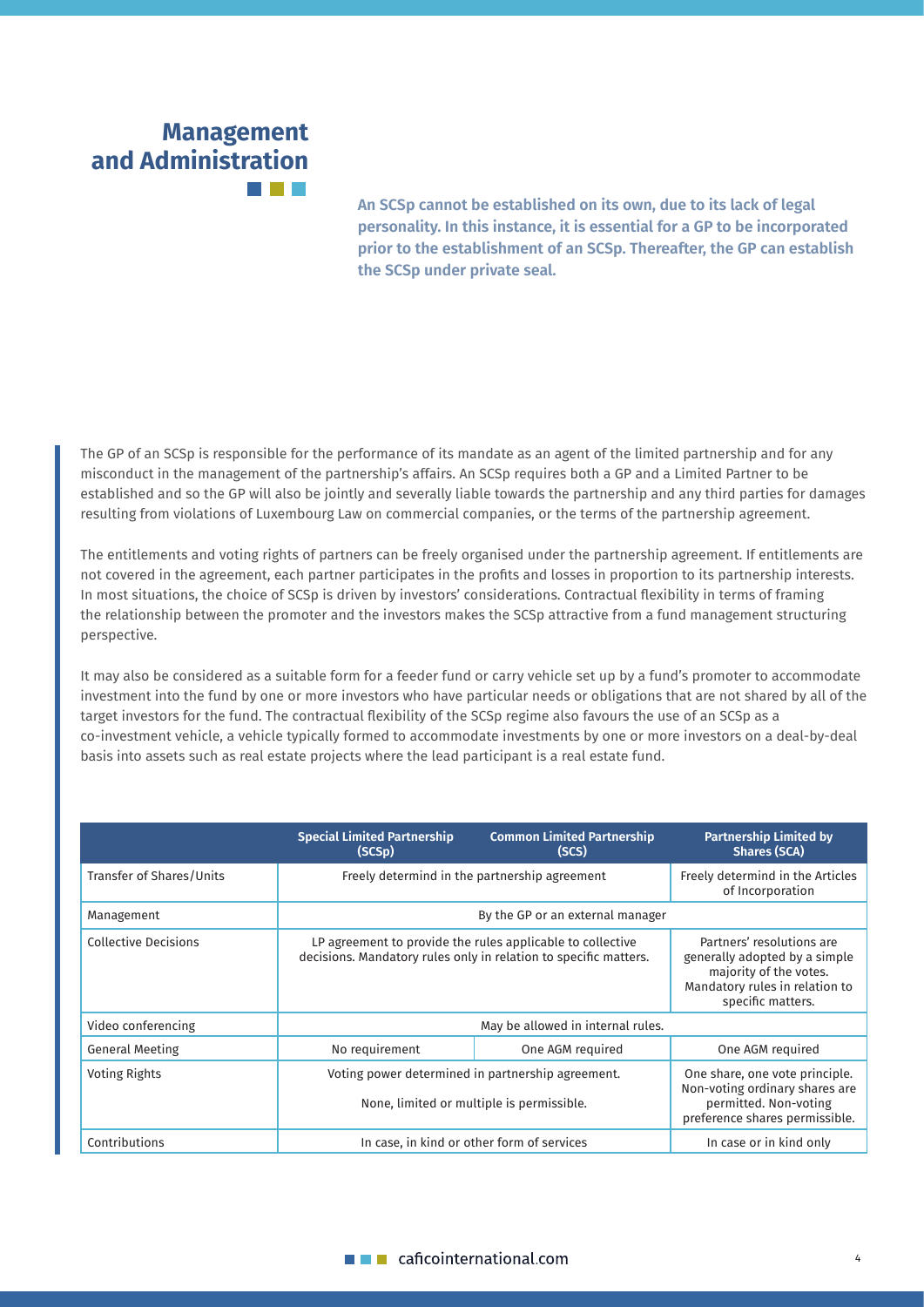## **Regulations and Reporting Obligations**

**In terms of regulatory reporting obligations, SCSp's are not always subject to a specific regulatory status.** 

As such there are limited reporting obligations, in particular for SCSps that are considered AIFs and are "sub-threshold AIFs" i.e. where an AIF is open-ended and its AIFM manages less than EUR 100m or where an AIF is closed-ended and its AIFM manages less than EUR 500m."

If a fund vehicle is set up as an unregulated SCSp, it is governed principally by the provisions of the main legislation on Luxembourg company law. AIFMD legislation may also apply, where an SCSp is considered an AIF.

It is the responsibility of the GP or any appointed third-party to maintain a register of its Limited Partners containing:

(i) a full and up-to-date copy of the partnership agreement, including any side letters or subscription agreements; and (ii) a list of all partners including their first and last names, occupations and private or professional addresses or, for legal entities; their corporate denomination or name, legal form, address, registration number, the partnership interests held by each partner a record of transfers of partnership interest and the date of service or acceptance thereof.

|                               | <b>Special Limited Partnership</b><br>(SCSp)  | <b>Common Limited Partnership</b><br>(SCS)                                                                                                                                                     | <b>Partnership Limited by</b><br><b>Shares (SCA)</b>                                                                                                  |
|-------------------------------|-----------------------------------------------|------------------------------------------------------------------------------------------------------------------------------------------------------------------------------------------------|-------------------------------------------------------------------------------------------------------------------------------------------------------|
| Listing                       | Yes, (but no public offering).                |                                                                                                                                                                                                | Yes                                                                                                                                                   |
| Debt Instruments Permitted    | Yes                                           |                                                                                                                                                                                                |                                                                                                                                                       |
| <b>Accounting Obligations</b> | Limited accounting obligations *              | Annual only if turnover exceeds<br>€100,000 *                                                                                                                                                  | Annual                                                                                                                                                |
| Independent Auditor           | Not required *                                | Required is the partners are an<br>SA, SARL or SCA, or 2/3 of the<br>following criteria are met: >50<br>employees, annual turnover is<br>$\geq 8.8$ million and total assets<br>>€4.4 million. | Required if 2/3 of the following<br>criteria are met: >50 employees,<br>annual turnover is $\geq 8.8$ million<br>and total assets $\geq 4.4$ million. |
| <b>Accounting Principles</b>  | Unregulated vehicles have no<br>requirement * | Unregulated vehicles have no<br>requirement if turnover is below<br>€100,000 *                                                                                                                 | LUX GAAP or IFRS                                                                                                                                      |